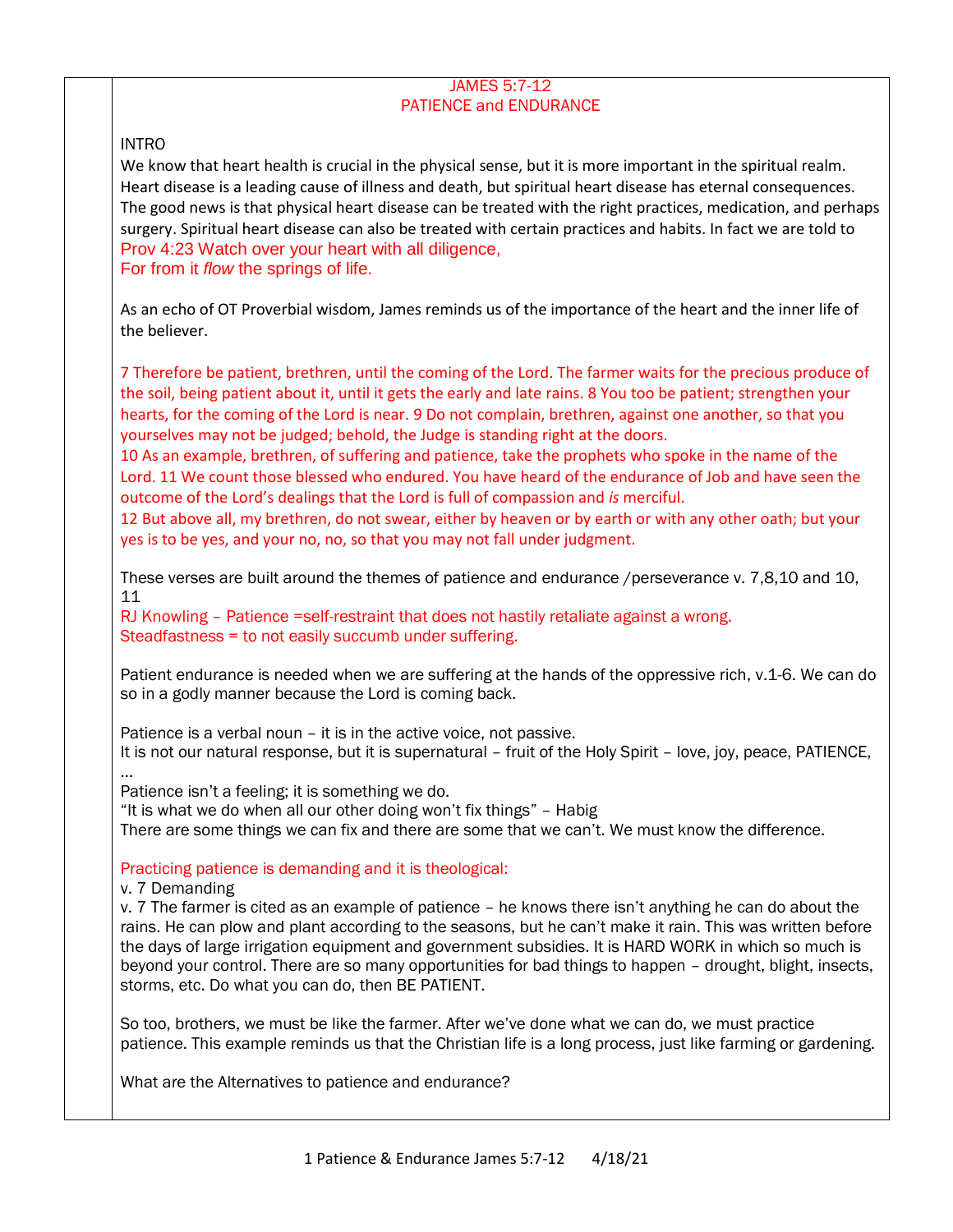| Control - our schedule, time, relationships, feelings, etc. But something out of our control will<br>$\omega_{\rm{max}}$<br>break through at some time.                                                              |
|----------------------------------------------------------------------------------------------------------------------------------------------------------------------------------------------------------------------|
| Self-medication with various drugs or activities even exercise, sleep or Netflix                                                                                                                                     |
| Going negative toward God, church, the Bible, Christians. We allow ourselves to think that we'll                                                                                                                     |
| feel better if we can bash God and blame Christians or other people for our woes.<br>No surprise, but those alternatives don't really work.                                                                          |
|                                                                                                                                                                                                                      |
| We in 21 <sup>st</sup> century America have been lulled into a delusion that says, "Life isn't supposed to be this<br>hard."                                                                                         |
| This is a relatively new mindset in human history. Previous generations knew that life was hard. They                                                                                                                |
| didn't live with the illusion that everything would be done now - Drive thru meals, not just fast food;<br>meals delivered to your door; 2 day delivery or less for many items purchased online; instant hot running |
| water, lights at the flick of a switch, electronic communication -audio and video- around the world at our                                                                                                           |
| fingertips, InstaPot and Instagram.                                                                                                                                                                                  |
| In the face of this instant world, we are called to PRACTICE PATIENCE.                                                                                                                                               |
| Patience is THEOLOGICAL and TELEOLOGICAL (there is an 'end'/telos in the mind of God)- This patience                                                                                                                 |
| is not what we find in ourselves v. 7-8 it is connected to "the coming of the Lord",<br>"Establish your hearts because the coming of the Lord is at hand".                                                           |
| "Do not be carried away by varied and strange teachings; for it is good for the heart to be                                                                                                                          |
| strengthened by grace", Hebrews 13:9                                                                                                                                                                                 |
| There are FOUR references to a forward look: v.7,8 the Lord is coming; v. 9 The Lord is at the door; v. 10-                                                                                                          |
| 11 speak of a "telos" or end in view, and v. 12 speaks of the potential of future condemnation.                                                                                                                      |
| James gives examples of patience to follow:                                                                                                                                                                          |
| v. 8 Like the farmer YOU ALSO (ya'll) Be patient; strengthen your hearts- both are IMPERATIVES.<br>- Luke 9 - Jesus set his face to go to Jerusalem                                                                  |
| Lk 22 Jesus to Peter, "when you have turned, strengthen your brethren                                                                                                                                                |
| 1 Thess 3:13  "so that God may establish your hearts blameless"                                                                                                                                                      |
| In times of trial, don't be passive, fretting, and worried, but be active in being patient and strengthening<br>your HEARTS.                                                                                         |
| Our hearts are strengthened by focusing on eternity and the promises of the gospel.                                                                                                                                  |
| We are to live in light of the return of Christ - watch, wait, be on the alert.                                                                                                                                      |
| $NT - the$ lord is near = we are on the verge of it, so live in light of it.                                                                                                                                         |
| v. 9 The Lord is Judge - James doesn't name Jesus often, but he refers to him quite a bit.                                                                                                                           |
| The lord is at the DOORS - plural.<br>Jesus is the ultimate and final fixer.                                                                                                                                         |
|                                                                                                                                                                                                                      |
| EX: "The Equalizer", never seen it, but based on ads you get a sense of what it is about.                                                                                                                            |
| 1985 version -A retired Intelligence Agent turned private detective helps various threatened clients to<br>equalize the odds.                                                                                        |
| 2021 An enigmatic figure who uses her extensive skills to help those with nowhere else to turn.                                                                                                                      |
| James is telling us that we can be patient and strengthen our hearts because The Lord is coming to<br>Judge, and He is the ultimate 'equalizer'.                                                                     |
| V. 8-9 the LORD IS COMING SOON???                                                                                                                                                                                    |
|                                                                                                                                                                                                                      |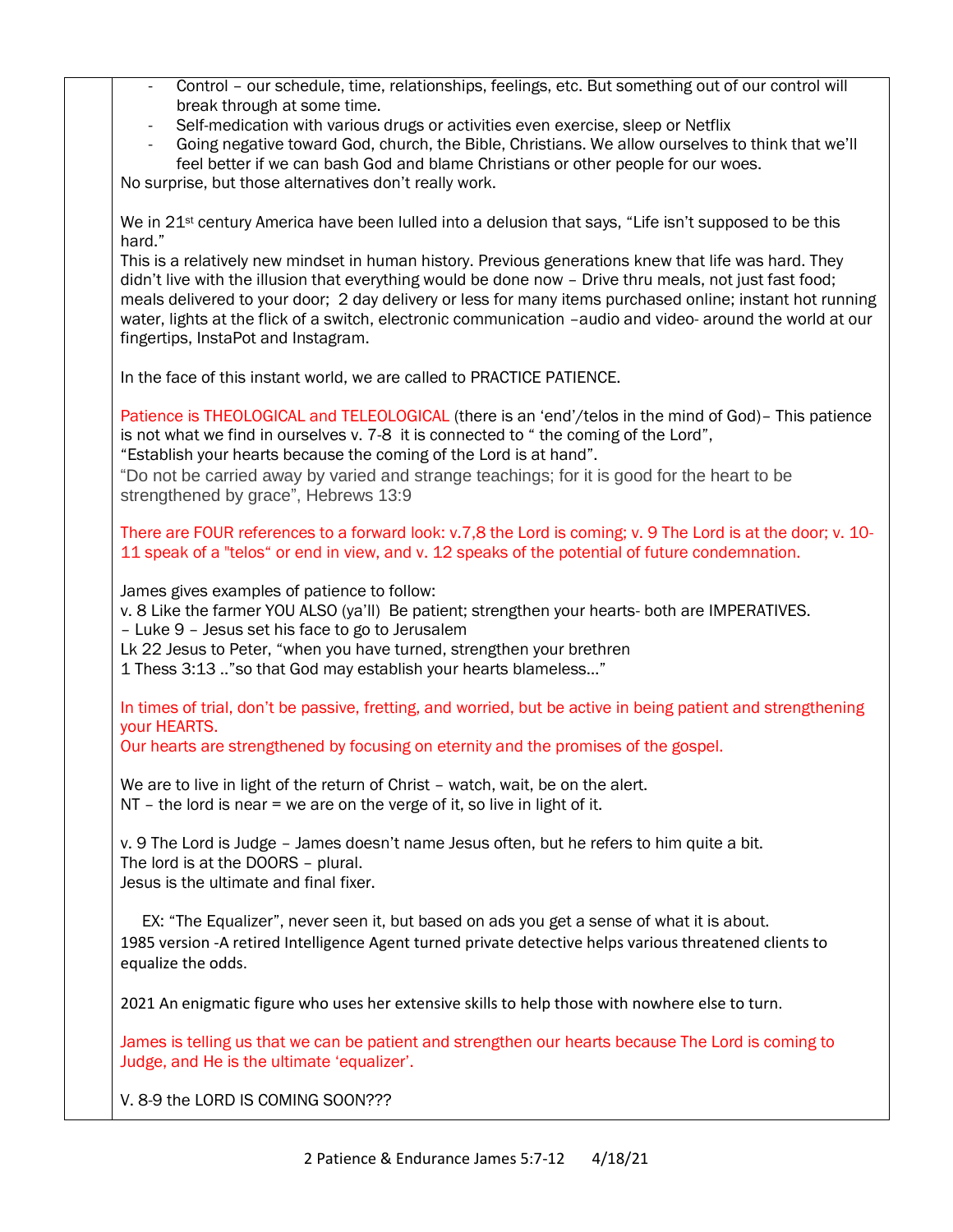The tension in the scripture about the Lord being near and waiting on the Lord's return is real and puzzling for us.

Scripture is not afraid of having us live in a sense of tension. In fact we can learn from it, especially in this passage from James.

Here is the principle: PAY ATTENTION TO THE TENSION.

We are to be engaged in the world- fair business, seeking wisdom for life, caring for the widow and orphan, dealing with conflict and money in a godly way, etc YET we are to have an eye on eternity. It's the eternal perspective that shapes how we do the other things day to day.

Life looks different when viewed from eternity. What seems sooo important now may well pale in significance in light of eternal realities.

 EX: Those who have traveled to the developing world have found that many of the things we take for granted here are just not available. That's often true of traveling to other first world countries. I mean, in France, we couldn't buy grits – quelle honte

After being in a developing country it is easy to gain perspective on some of our routine struggles by reminding ourselves that this is a "First world problem"

 ex: My ice maker isn't working; the ice in my ice maker bin keeps freezing together; the drivethru line was soooo long; my google calendar isn't syncing with all my devices.

Instead of "First world problem", we need to remember "THIS WORLD problem." Whatever it is that bothers us now won't be on the radar when we get to heaven.

The life of faith is one in which we see the life, death and resurrection of Christ behind us and His return before us. If his death 2000 years ago still holds meaning for us, then his return should have meaning, even if it is still 200 or 2000 years away.

We must remember that "soon" and "at the door" are time bound concepts that don't have the same meaning for God as they do for us.

It's a bit like going into Narnia, innit?

v. 9 WHAT DOES PATIENCE LOOK LIKE? What is the impact of strengthening our hearts?

## – Don't grumble against one another.

If only James talked about things that impact our real lives. When it comes to the issues of the day or issues of life, especially where God's Word is silent, we MUST take care to not grumble against one another. On issues where scripture is clear, then we must speak the truth in love.

James is calling for the practice of self-restraint as one waits for God to bring justice.

Self-restraint is the result of an eternal perspective.

Grumbling is a toxic SEED worth judging. God doesn't forbid it for no reason. He condemns that which eats away at the peace of OUR hearts and the world; it is destructive.

A way to melt your heart to be patient and loving is to think of how much you tax God's patience. Go back to the gospel. THINK of our own poor behavior towards God. If you don't see it, don't see His care, then you lack the engine for becoming a patient person. You can't beat yourself into patience; you can only repent yourself into it. . He is slow to anger with me and with you. To degree you see it, you'll be patient.

James may have in mind the sort of injustice mentioned in v. 1-6 at the hands of the rich – either nonbelievers or believers, or he may be thinking of something else. Either way, If we really believe that God is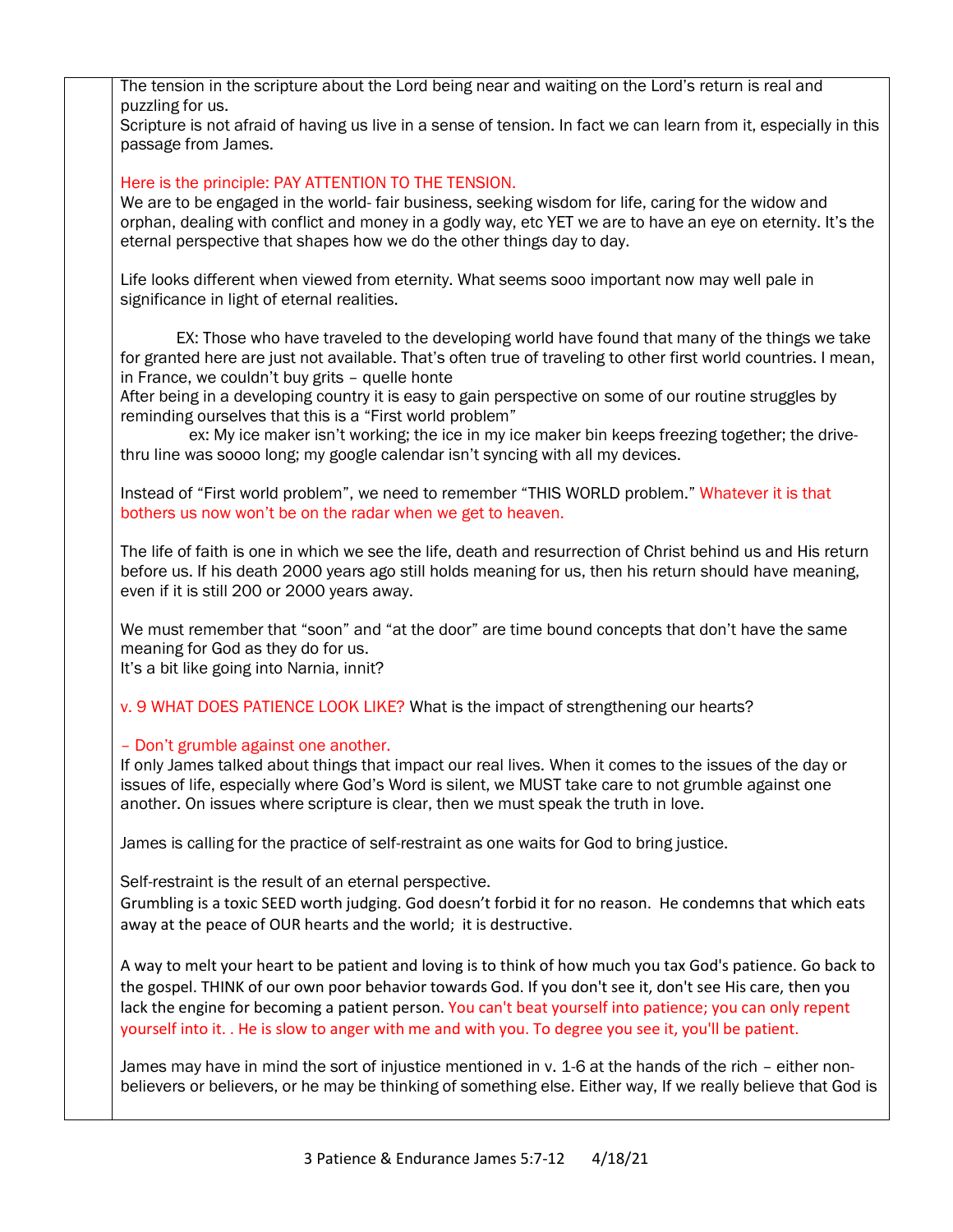| Just, sovereign, wise, merciful, a righteous judge, and is coming again, then why are we being so severe<br>with people?                                                                                                                                                                                                                                                                                                                                                          |
|-----------------------------------------------------------------------------------------------------------------------------------------------------------------------------------------------------------------------------------------------------------------------------------------------------------------------------------------------------------------------------------------------------------------------------------------------------------------------------------|
| He's not saying, "Don't speak about important issues of life, justice, morality, etc".<br>He is saying, "Don't complain against each other."<br>Don't be quick to dismiss others or look at them with contempt.                                                                                                                                                                                                                                                                   |
| Live in patience knowing that a righteous resolution is coming.<br>If you're on the right side of God's plan at that time, then you can rejoice.<br>If you're not, then you can expect a righteous judgment.                                                                                                                                                                                                                                                                      |
| Some will find the joy of mercy from God; Some will find the righteous justice from God. No one will get<br>injustice from the hand of God.                                                                                                                                                                                                                                                                                                                                       |
| Complaining against each other is a form of impatience and often gets messy and judgmental.                                                                                                                                                                                                                                                                                                                                                                                       |
| v. 10 - the prophets are another example of suffering in patience. They experienced a lot of resistance<br>while waiting for God to act. They often faced violent opposition.                                                                                                                                                                                                                                                                                                     |
| They looked forward to the coming of the Messiah and of the Day of the Lord. We don't know if they saw<br>the two pronged arrival of the Christ - born, suffered, died, risen and then to return a second time. But<br>for the audience of James they were certainly focused on the return of Christ in light of his saving work<br>through his life, death, and resurrection. Virtually all of the prophets met resistance, but persevered with<br>hope and a life of obedience. |
| JOB is cited for his patience in suffering. His story is long and familiar to the audience. Job is confronted<br>and counseled and blessed again by God.<br>Puritan author Christopher Love notes that "James could have commented on Job's impatience as well<br>as his patience." Job whined and griped his way through much of the book. But to underscore what is<br>said in 5:11 about God's mercy and compassion, James uses Job as an example of patience.                 |
| Love notes something that is so very important for us today<br>"But God reckons his people not by what is bad in them, but by what is good in them." [Sermons, vol. 3 "On<br>Growing in Grace"]<br>In God's eyes we are not defined by our sin and failure, but by the righteous of Christ, IF WE KNOW HIM<br>BY FAITH.                                                                                                                                                           |
| v. 11 - "see the purpose or the end" of what God is doing, and know that He is compassionate and<br>merciful.                                                                                                                                                                                                                                                                                                                                                                     |
| The Lord is indeed "compassionate and merciful" in nothing so much as this: that he considers the good<br>things that we do as the chief evidence of our character and overlooks so much of the bad. In other words,<br>when he comes the Lord will be looking for what he can praise in his children! [Motyer, 179]<br>Do you believe that?                                                                                                                                      |
| v. 12 James again echoes the words of his older brother from Matt 5:34<br>12 But above all, my brethren, do not swear, either by heaven or by earth or with any other oath; but your<br>yes is to be yes, and your no, no, so that you may not fall under judgment.                                                                                                                                                                                                               |
| WE must not be those who seek to include an escape clause in the way we word things. Jesus spoke in a<br>context in which people spoke in such a way as to give the appearance of a binding oath while the actual<br>wording contained an escape hatch.                                                                                                                                                                                                                           |
|                                                                                                                                                                                                                                                                                                                                                                                                                                                                                   |